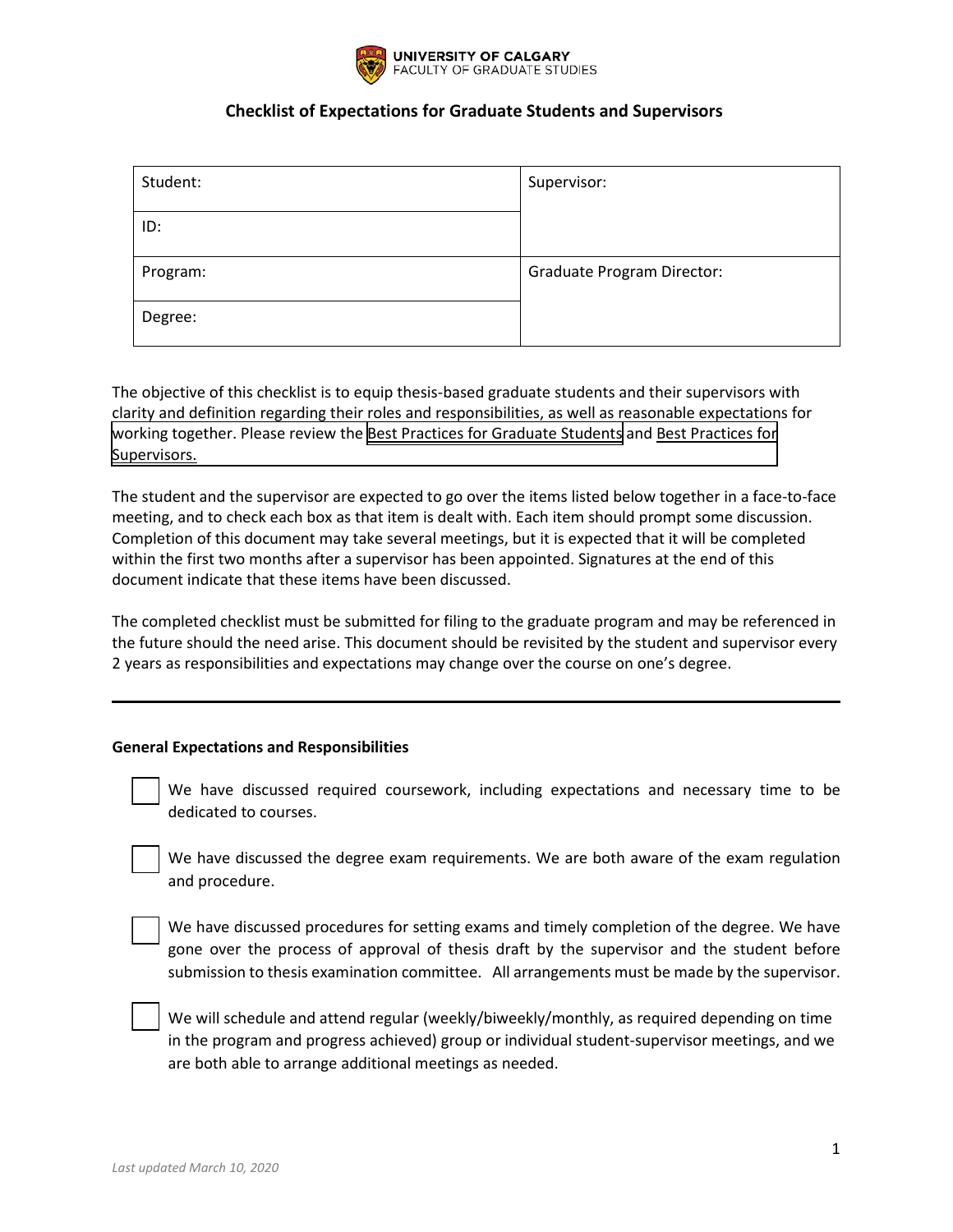

 We have discussed the purpose of the supervisory committee (if applicable), including: the provision of feedback through scheduled supervisory committee meetings, and expectations regarding contact with individual committee members.

 The supervisor is aware that students are permitted **at least 2 weeks of annual vacation** time, in addition to days off when the university is closed. The student will inform the supervisor when they are planning to take time off. The supervisor will inform the student when the supervisor will be away for an extended period on vacation or other business. If the student has a GAT, GANT, or GAR position, the student will discuss with the instructor/supervisor any plans for time away to ensure that their assigned duties are not impacted as per the GSA collective agreement.

We understand that editorial feedback on written work (scholarship applications, proposals, thesis, publications) is expected from a supervisor, and that a reasonable length of time should be permitted for this feedback (up to **3 weeks**, depending on the size of the document and the timing of submission). The supervisor will notify the student if unanticipated delays occur or the agreed-upon timeline for feedback cannot be met.

A Faculty of Graduate Studies Annual Progress Report must be submitted on the program due date of  $\Box$  and consistent, sustained progress towards degree completion must be demonstrated. We have discussed what satisfactory academic progress entails. We are aware that a student who does not demonstrate satisfactory progress may be placed under academic review at the recommendation of the graduate program.

The student is aware of the importance of academic and research integrity. The [Student](https://ucalgary.ca/student-services/student-success)  [Success Centre](https://ucalgary.ca/student-services/student-success) offers workshops and resources for common graduate-specific academic integrity concerns (e.g., avoiding plagiarism, citing references appropriately, etc.).

The student and the supervisor have a clear understanding of their funding, as outlined in the offer letter at the time of admission. We have discussed the source of the funding (e.g., stipend vs. research assistantship vs. teaching assistantship) and any associated expectations.

We have discussed the program funding policy regarding scholarships and awards.

#### **Intellectual Property and Authorship**

 We have discussed intellectual property (IP) issues that may arise during the course of study; for example, authorship in publications, order of authors, ownership of data/results, patent rights, etc. We have also completed the [FGS Intellectual Property Awareness Form.](https://grad.ucalgary.ca/current-students/thesis-based-students/thesis/intellectual-property) The intellectual property that is expected to result from, or is necessary for, the student's thesis work should be discussed in advance and agreed upon between the student and the supervisor.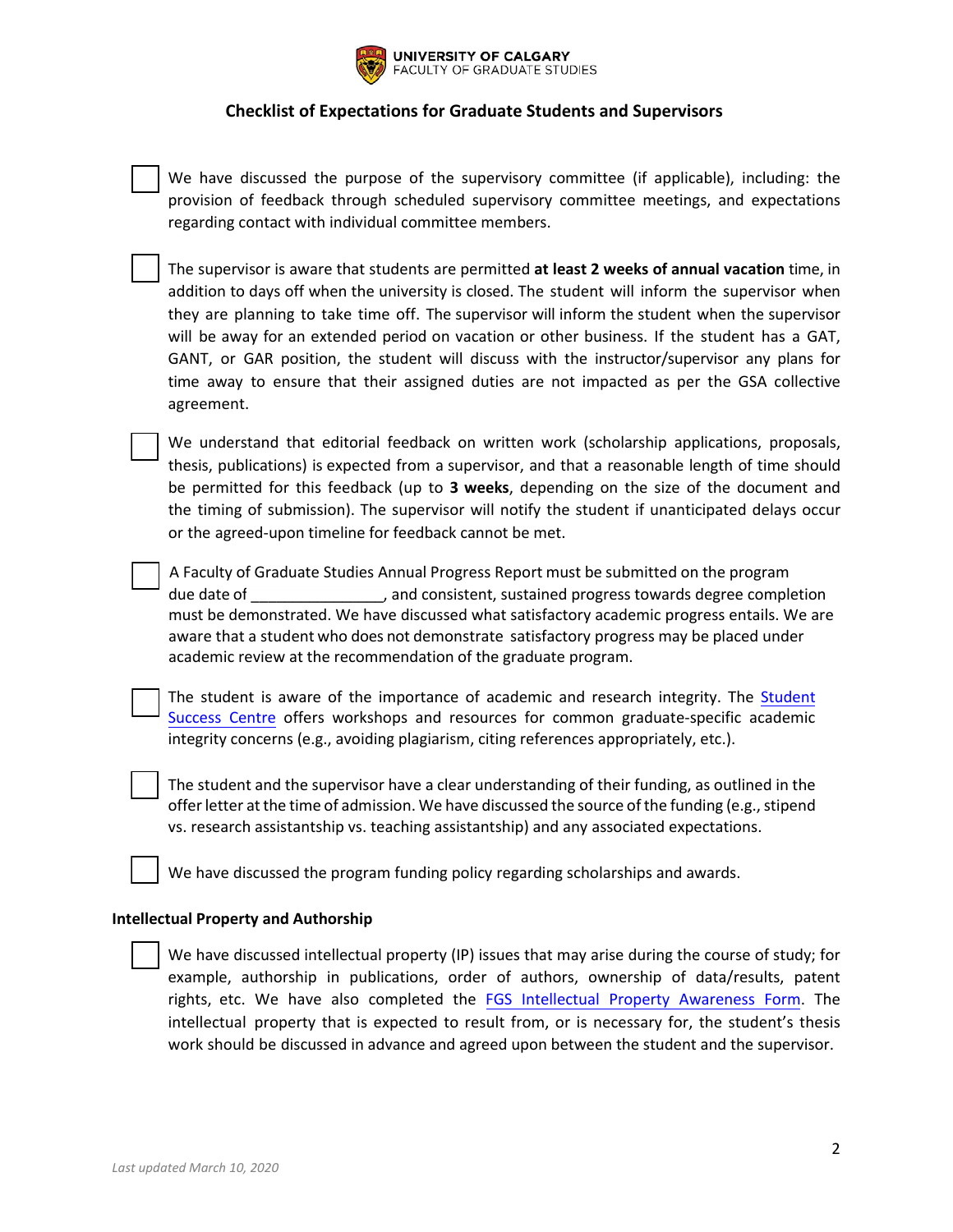

 In cases where we have signed a special agreement (i.e., non-disclosure, intellectual property or authorship, lab expectations, etc.) a copy will be provided either to the Graduate Program Administrator for forwarding to FGS for the student's file or a copy will be submitted to FGS directly.

 Not Applicable List of Agreements Signed:

 We understand that, for any agreement the student is asked to sign, i) they must be provided with time to carefully read the agreement, and ii) have the right to consult with a third party (e.g., the Graduate Program Director, FGS Graduate Academic and International Specialist etc.) prior to accepting, signing and returning the document.

### **Conferences, Publications, and Other Professional Development**

 We have discussed the importance of acquiring professional skills of value to the student's future career, the responsibility of the student to be aware of available resources, and the responsibility of the supervisor to reasonably accommodate and consider these efforts in annual progress reporting and planning.

We have discussed the opportunity to attend regional, national or international conferences, including the opportunity to present and available travel funds.

 While publications and research outputs are of benefit to the student's professional and academic development, we understand that they are not FGS program requirements. They should not displace or be prioritized ahead of meeting academic milestones, such as fulfilment of candidacy requirements or completion of the degree program.



 I am aware that ethics approval is needed before data collection can begin when animals or humans are involved. We will prepare appropriate ethics applications and obtain necessary certifications. We will keep them updated and on file.

#### **Well-being and Issue of Conflict Resolution**

 We understand the expectation of a supervisor as a wellness advocate: someone who upholds safety within the academic space, and provides students with time, academic options, and support to attend to their well-being.

 We are aware that the student can apply for a leave of absence if circumstances impede progress towards degree completion.